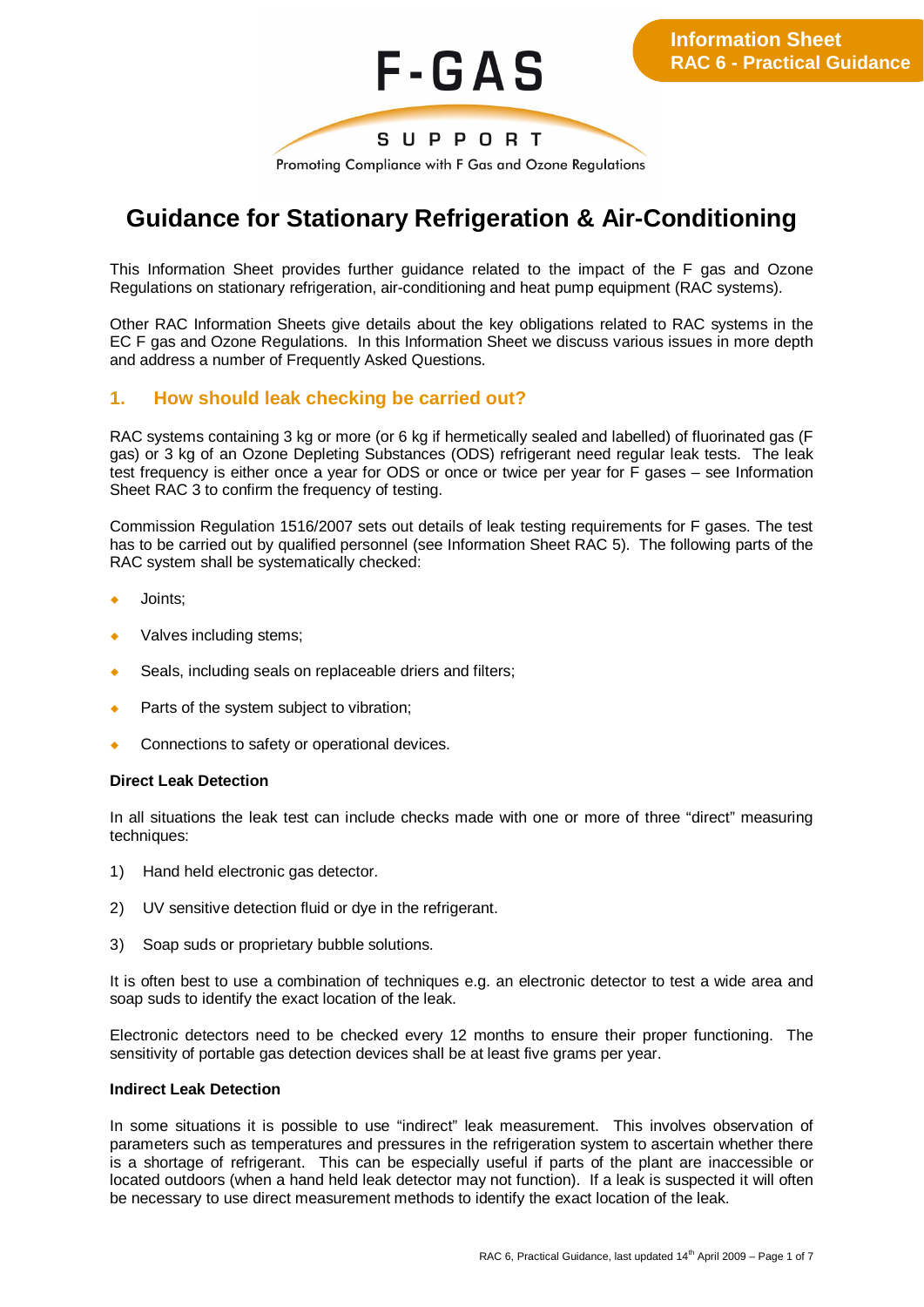Indirect measuring methods can be applied in cases where the leakage develops very slowly and where the equipment is placed in a well ventilated environment making it difficult to detect fluorinated greenhouse gases escaping from the system in the air. The decision on the measuring method to be used should be taken by certified personnel who have the necessary training and experience to determine the most appropriate measuring method on a case by case basis.

#### **Leak Repair**

If a leak is found it must be repaired by appropriately qualified personnel. The repair must be retested for leakage within a month of the repair (the retest can be done immediately after the repair is completed providing the plant is back in service).

#### **2. What type of automatic leak detection system can be used?**

Plants with more than 300 kg must be fitted with an automatic leakage detection system, which is defined as:

*"A calibrated mechanical, electrical or electronic device for detecting leakage of refrigerants which, on detection, alerts the operator".*

The detection system must be checked at least once a year to ensure proper functioning.

For any plant fitted with a leakage detection system (including those below the mandatory 300 kg threshold), the frequency of leak checking can be halved, although an annual check remains the minimum frequency.

Two different types of leak detection system can be considered:

**A direct system**, that uses electronic sensors to detect the presence of leaked refrigerant in areas adjacent to the refrigeration plant.

**An indirect system**, which interprets appropriate measurements within the refrigeration plant to predict a leak. This might include liquid level in a receiver vessel combined with relevant temperatures and pressures.

There are advantages and disadvantages to both types of system and it is necessary to take the specific circumstances of a refrigeration installation into account to select the best approach:

- A direct system gives a "robust" indication of a leak if the sensor is located in the right place, but is not effective if a leak is outdoors or a long way from a sensor. A direct system often helps locate the general vicinity of the leak.
- An indirect system requires built-in "intelligence" as it is quite difficult to interpret varying conditions of liquid level and pressures / temperatures within a refrigeration system, as these vary widely even if no leak has occurred. However, if an RAC system has components in several locations or has components in exposed outdoor locations then an indirect system might be the only practical option.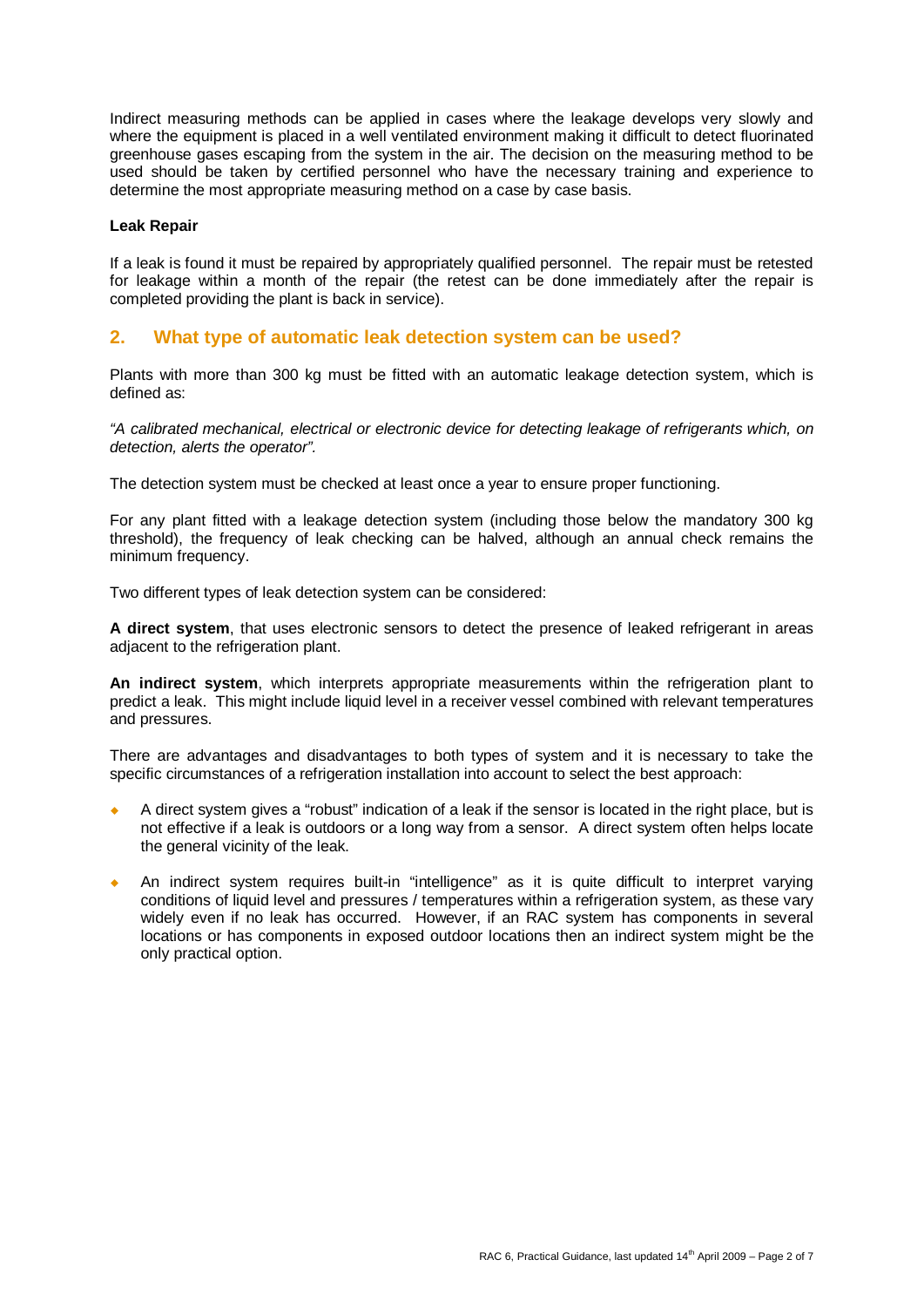## **3. What records must be kept?**

Records must be kept about each RAC system containing 3 kg or more of HFC refrigerant. The key obligations, which came into force on  $4^{th}$  July 2007, are described in Article 3 of the EC F gas Regulation and are explained in more detail in Articles 2 and 3 of supporting Commission Regulation 1516/2007.

The records must include:

- The name, postal address and telephone number of the operator.
- The **quantity** and **type** of F gas refrigerants installed in each system,
- ¡ Any **quantities** of refrigerant **added**,
- ¡ The **quantity** of refrigerant **recovered** during servicing, maintenance and final disposal.
- The **identity** of the **company** or **personnel** who performed the servicing or maintenance, as well as the **dates** and **results** of leakage checks and leakage detection system checks.

These **records shall be made available** on request to the competent authority and to the Commission.

Where the F gas charge is not indicated in the manufacturer's technical specifications or on the label of the system, the operator shall ensure that it is determined by appropriately certified personnel (see Information Sheet RAC 5). See section 8 and Information Sheet GEN 5 that explains how to do this in more detail. It includes reference to a spreadsheet tool that has been designed to help you assess the refrigerant charge. GEN 5 and the spreadsheet can both be downloaded from the F-Gas Support website.

Before carrying out leakage checks, certified personnel shall check the equipment records to determine any previous issues and consult previous reports.

An example log sheet is shown on the next page.

#### **4. How is F Gas recovered from end user equipment?**

During decommissioning or maintenance, refrigerant must be extracted from a system carefully without causing any wilful release to the environment. This must only be carried out by correctly certificated maintenance personnel (see Information Sheet RAC 5 for certification requirements).

In practice, this can be done using a refrigerant recovery unit, which comprises of a small compressor, filters and controls. One side is connected to the refrigeration system via service valves and the other side to an empty refrigerant cylinder. Some recovery units have the capability to extract most of the refrigerant in liquid form, before switching to extract any remaining vapour.

Great care should be taken to label the recovery cylinder in order to identify its contents and not to mix different refrigerants (see section 5).

Further details are given in the Institute of Refrigeration's Good Practice Guide 11 "Recovery of Refrigerant".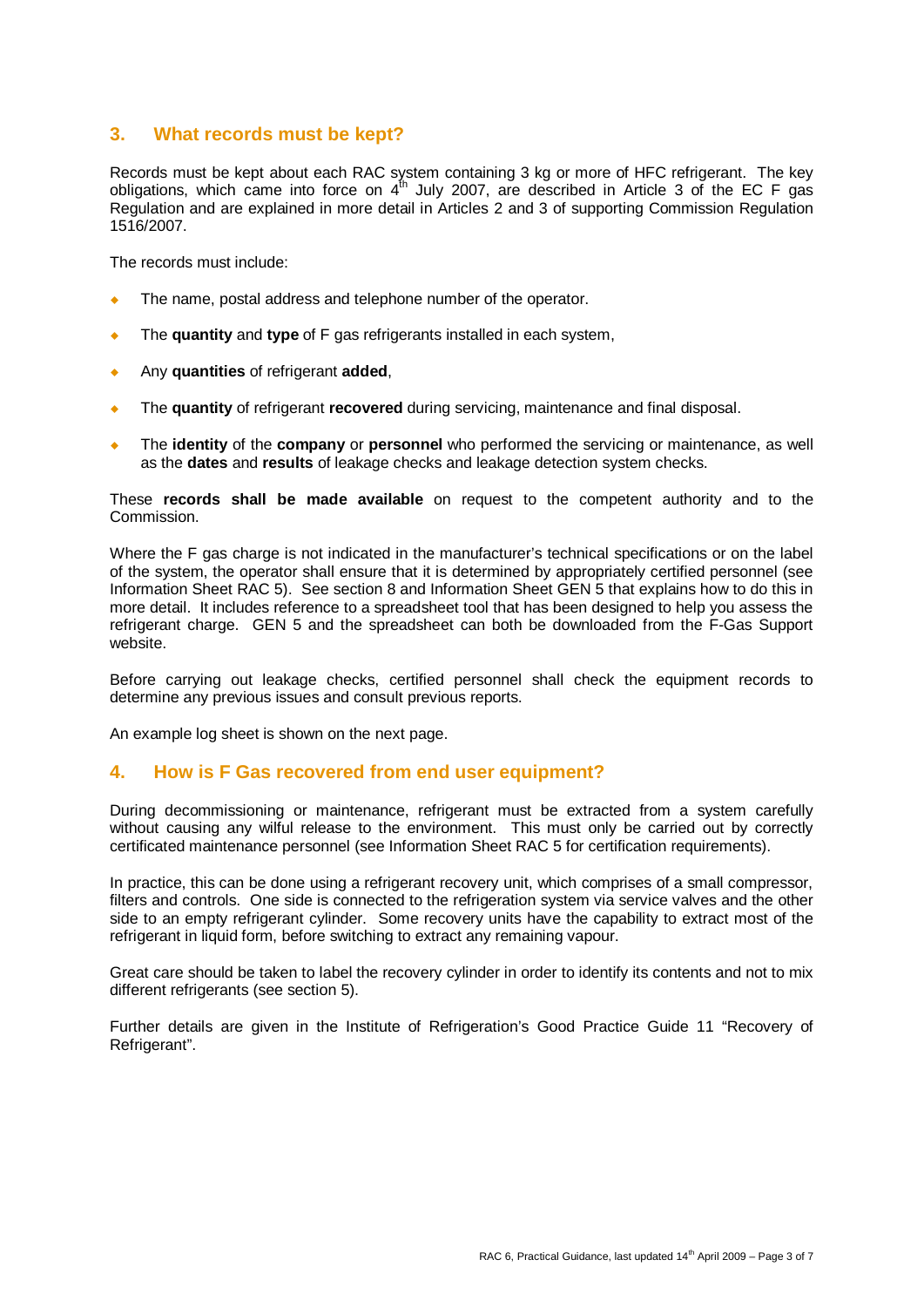## **Sample Log Sheet for Record Keeping Obligation**

The table below shows an example record sheet for compliance with the EC F gas Regulation. Records of this type must be kept for each refrigeration plant that contains 3 kg or more of HFC refrigerant.

| <b>RECORD SHEET FOR F GAS REGULATION</b>               |                    |                                                                       |                           |                                                                    |                     |
|--------------------------------------------------------|--------------------|-----------------------------------------------------------------------|---------------------------|--------------------------------------------------------------------|---------------------|
| <b>General Information</b>                             |                    |                                                                       |                           |                                                                    |                     |
| <b>Plant Name</b>                                      |                    |                                                                       |                           | Reference No.                                                      |                     |
| Location of plant                                      |                    |                                                                       |                           |                                                                    |                     |
| Plant Operator (Name, Address, Telephone)              |                    |                                                                       |                           |                                                                    |                     |
| <b>Operator Contact</b>                                |                    |                                                                       |                           |                                                                    |                     |
| Cooling loads served                                   |                    |                                                                       |                           |                                                                    |                     |
|                                                        | Refrigerant Type   |                                                                       | Refrigerant Quantity (kg) |                                                                    |                     |
| Plant manufacturer                                     |                    |                                                                       | Year of installation      |                                                                    |                     |
| <b>Refrigerant Additions</b>                           |                    |                                                                       |                           |                                                                    |                     |
| Date                                                   | Personnel/Company  | Amount Added, kg                                                      |                           |                                                                    | Reason for addition |
|                                                        |                    |                                                                       |                           |                                                                    |                     |
|                                                        |                    |                                                                       |                           |                                                                    |                     |
|                                                        |                    |                                                                       |                           |                                                                    |                     |
| <b>Refrigerant Removals</b>                            |                    |                                                                       |                           |                                                                    |                     |
| Date                                                   | Personnel/Company  | Amount Removed, kg                                                    |                           | Reason for removal.<br>What was<br>done with recovered refrigerant |                     |
|                                                        |                    |                                                                       |                           |                                                                    |                     |
|                                                        |                    |                                                                       |                           |                                                                    |                     |
|                                                        |                    |                                                                       |                           |                                                                    |                     |
|                                                        |                    |                                                                       |                           |                                                                    |                     |
| <b>Leak Tests</b>                                      |                    |                                                                       |                           |                                                                    |                     |
| Date                                                   | Personnel /Company | Test Result (including location and<br>cause of any leaks identified) |                           | Follow up actions required                                         |                     |
|                                                        |                    |                                                                       |                           |                                                                    |                     |
|                                                        |                    |                                                                       |                           |                                                                    |                     |
|                                                        |                    |                                                                       |                           |                                                                    |                     |
|                                                        |                    |                                                                       |                           |                                                                    |                     |
| <b>Follow-up Actions</b>                               |                    |                                                                       |                           |                                                                    |                     |
| Date                                                   | Personnel /Company | Related to test on                                                    |                           |                                                                    | Actions Taken       |
|                                                        |                    |                                                                       |                           |                                                                    |                     |
|                                                        |                    |                                                                       |                           |                                                                    |                     |
|                                                        |                    |                                                                       |                           |                                                                    |                     |
|                                                        |                    |                                                                       |                           |                                                                    |                     |
| Testing of Automatic Leak Detection System (if fitted) |                    |                                                                       |                           |                                                                    |                     |
| Date                                                   | Personnel /Company | <b>Test Result</b>                                                    |                           | Comments                                                           |                     |
|                                                        |                    |                                                                       |                           |                                                                    |                     |
|                                                        |                    |                                                                       |                           |                                                                    |                     |
|                                                        |                    |                                                                       |                           |                                                                    |                     |
|                                                        |                    |                                                                       |                           |                                                                    |                     |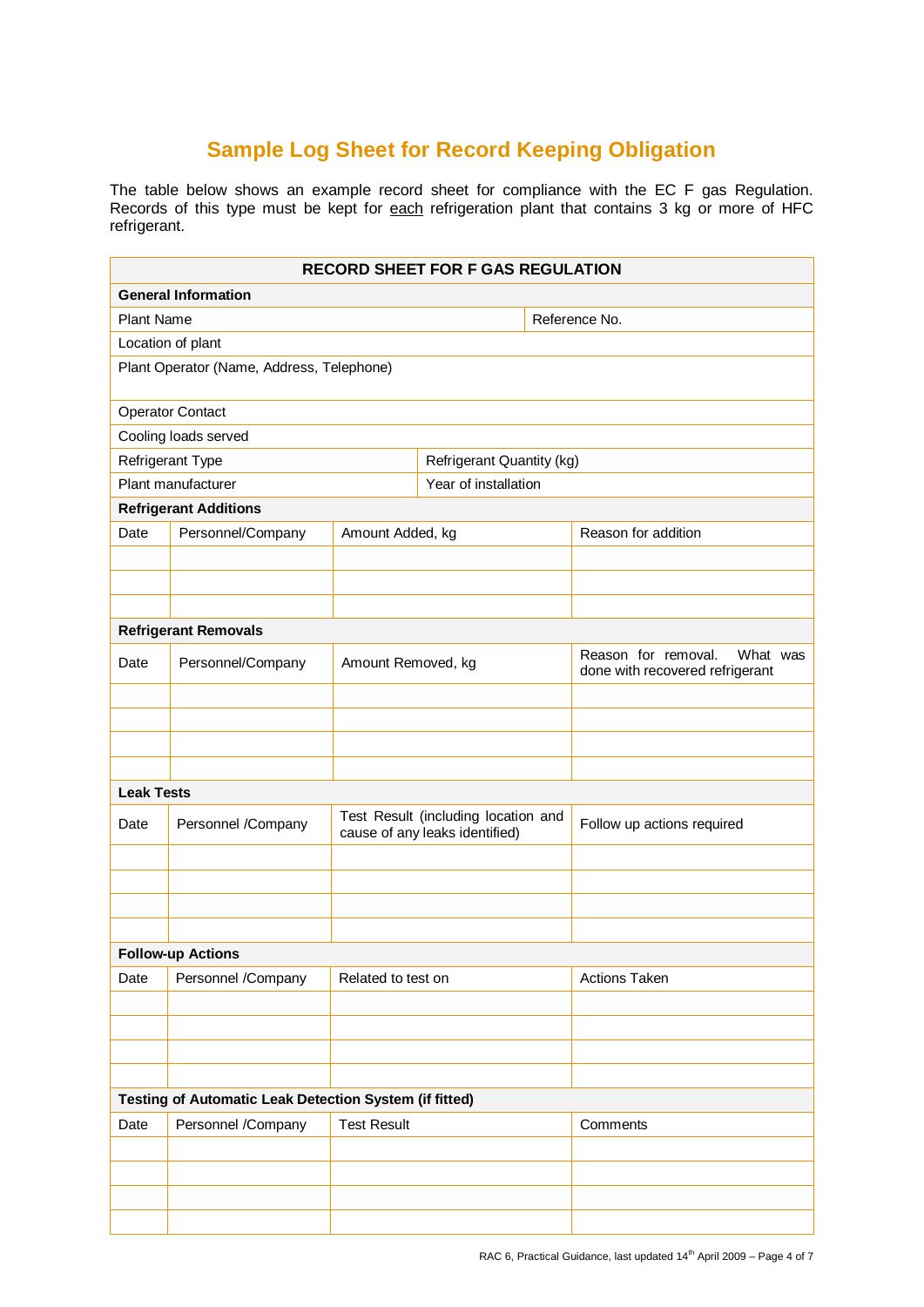## **5. What can I do with recovered refrigerant?**

Recovered refrigerant can be reused in the original refrigeration system it was removed from, without any reprocessing. This is not recommended as the old refrigerant may be contaminated.

A better option is to "recycle". This involves a few fairly simple cleaning processes that remove certain contaminants, such as moisture and particulates. Recycled refrigerant can be reused in the original system or, in some circumstances, used in another system. Recycling can be carried out in portable equipment at the end users site. Some refrigerant recovery units include recycling stages.

Another option is to have recovered refrigerant reclaimed. This can only be done at a specialist facility which reprocesses the refrigerant to a specification that is equivalent to virgin refrigerant. After reclamation, the refrigerant can be reused in any system.

If the recovered refrigerant is very badly contaminated or it is mixed with other refrigerants, then recycling or reclamation may be impossible. If this is the case, the old refrigerant must be sent for destruction. This can only be done in licensed waste facilities that are designed to destroy the particular refrigerants involved.

Please note that from 1<sup>st</sup> January 2010 the use of virgin HCFC is banned and only recycled or reclaimed HCFC can be used. See Information Sheet RAC 3 section 5 for more details.

#### **6. What equipment needs to be labelled?**

All new RAC equipment containing F gas refrigerant and F gas blown foam must be labelled, irrespective of size, as required by the EC F gas Regulation. This rule does not apply to RAC systems contained in motor vehicles.

The labelling rule applies to equipment and equipment containing foam placed on the market after 1<sup>st</sup> April 2008.

Existing equipment does not need to be labelled, although it is good practice to label all equipment. If you have existing systems containing 3 kg or more then it is necessary to record the type and amount of refrigerant used (see Section 3 above). Placing a label on the plant is a logical way of linking a particular piece of plant to these records.

A mandatory label must include:

- The text 'Contains fluorinated greenhouse gases covered by the Kyoto Protocol';
- For equipment containing F gas blown foam the text "Foam blown with fluorinated greenhouse gases'.
- The abbreviated chemical names for the fluorinated greenhouse gases contained or designed to be contained in the equipment using accepted industry nomenclature standard to the equipment or substance;
- The quantity of the fluorinated greenhouse gases, expressed in kilograms;
- That the label may be placed in any of the following positions
	- adjacent to the service points for charging or recovering the F gas,
	- on that part of the product or equipment which contains the F gas,
	- on, or adjacent to existing nameplates or product information labels.
- The text 'hermetically sealed' where applicable.

The label should be in English in Great Britain, other Member States may require labels to be in their own language.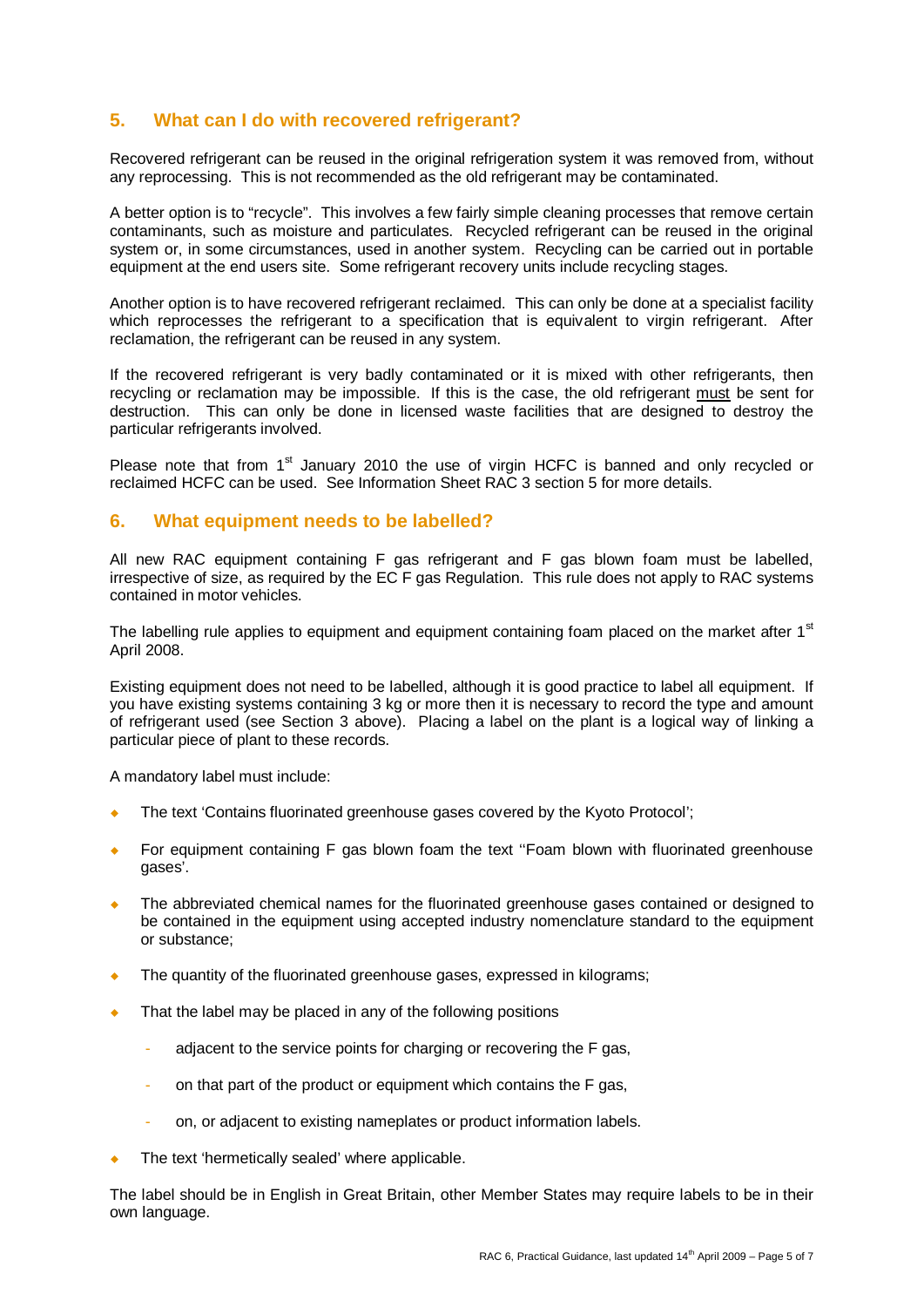## **7. Are there any F Gas bans related to this sector?**

It is important to note that there are no bans in the EC F gas Regulation related to the use of HFCs in RAC systems.

There are three bans related to refrigeration applications, but none of these affect "mainstream" stationary RAC systems.

The bans referred to above are:

- a) A ban on R134a for car air-conditioning systems (for new vehicle types from 2011).
- b) A ban on the use of non-refillable containers for transporting HFC refrigerants (already in force).
- c) A ban on the use of HFCs and PFCs for "non-confined direct evaporation systems" (already in force).

There are specific regulations in certain EU Member States that introduce HFC bans for some types of new RAC systems (e.g. in Denmark).

#### **8. How do you estimate refrigerant charge?**

If you have established that you are using an F gas refrigerant in an RAC system, the next step is to find out how much refrigerant is in the system. This is important as it affects the way that the Regulations will be applied. The key size thresholds specified in the F gas Regulation are as follows:

- All systems with less than 3 kg of F gas refrigerant are not covered by the obligation to carry out regular leakage checks and to keep records.
- $\bullet$  For all systems above 3 kg records must be kept.
- For systems above 3 kg that are not hermetically sealed regular leak checks must be carried out by qualified personnel.
- Hermetically sealed systems with between 3 kg and 6 kg of F gas refrigerant are exempt from the obligation to carry out regular leakage checks. Examples of hermetically sealed systems include domestic refrigerators and small self-contained commercial systems such as bottle coolers, display cabinets and ice makers. Any system requiring on-site fabrication of refrigerant pipe work is unlikely to fall in the hermetic category (even if it has a hermetic compressor). It should be noted that for hermetically sealed equipment containing between 3 and 6 kg of refrigerant to be exempt from leak testing it must be labelled with the text 'hermetically sealed'. If it is not labelled it should be treated as for non-hermetically sealed RAC systems.
- There are further thresholds at 30 kg and 300 kg which are used to define the regularity of leak testing required and the requirements for automatic leak detection.

The initial options for establishing refrigeration charge of a system are as follows:

- The refrigerant charge might be shown on a label attached to the plant.
- The charge might be recorded in the instruction manual or in commissioning records.
- You might be able to get details from the plant manufacturer or the installation contractor.

If these options are not appropriate you will need an appropriately qualified person to look at the plant in more detail to calculate the amount of refrigerant in the system. . Information Sheet GEN 5 explains how to do this in more detail. It includes reference to a spreadsheet tool that has been designed to help you assess the refrigerant charge. GEN 5 and the spreadsheet can both be downloaded from the F-Gas Support website.